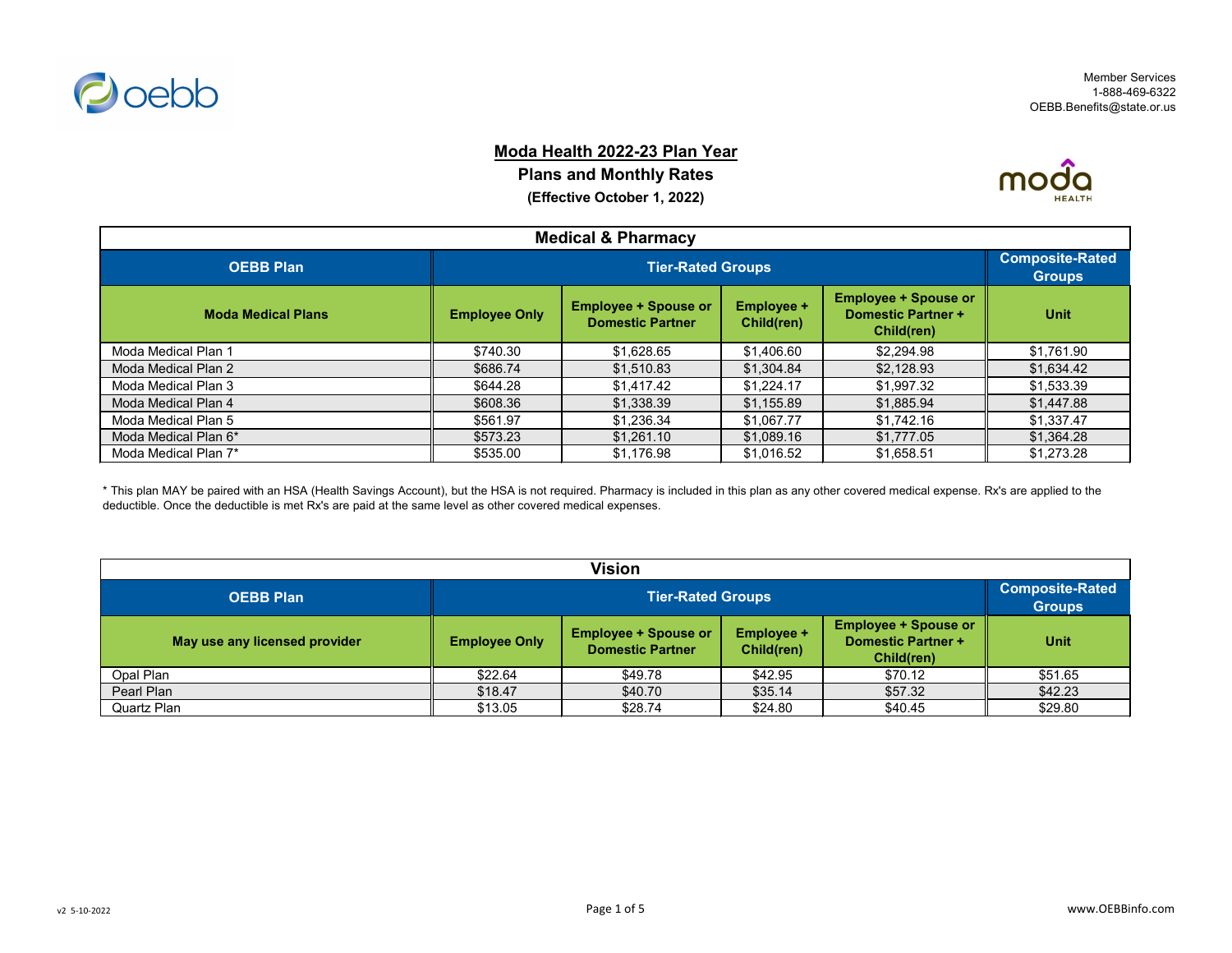

# **Moda Health/Delta Dental 2022-23 Plan Year**

**Plans and Monthly Rates**

**(Effective October 1, 2022)**

Δ DELTA DENTAL'

| <b>Dental and Orthodontia</b>                                       |                      |                                                                                                                                                                     |          |          |          |  |
|---------------------------------------------------------------------|----------------------|---------------------------------------------------------------------------------------------------------------------------------------------------------------------|----------|----------|----------|--|
| <b>OEBB Plan</b>                                                    |                      | <b>Composite-Rated</b><br><b>Groups</b>                                                                                                                             |          |          |          |  |
| Provider network noted in plan name below                           | <b>Employee Only</b> | <b>Employee + Spouse or</b><br><b>Employee + Spouse or</b><br><b>Employee +</b><br><b>Domestic Partner +</b><br><b>Domestic Partner</b><br>Child(ren)<br>Child(ren) |          |          |          |  |
| Premier Plan 1 - Delta Dental Premier Network                       | \$64.79              | \$128.37                                                                                                                                                            | \$142.74 | \$211.39 | \$157.59 |  |
| Premier Plan 5 - Delta Dental Premier Network                       | \$57.23              | \$113.37                                                                                                                                                            | \$126.08 | \$186.71 | \$139.20 |  |
| Premier Plan 6* - Delta Dental Premier Network                      | \$43.70              | \$86.50                                                                                                                                                             | \$87.81  | \$134.14 | \$100.46 |  |
| Exclusive PPO Incentive Plan** - Delta Dental PPO<br><b>Network</b> | \$56.17              | \$111.28                                                                                                                                                            | \$123.74 | \$183.24 | \$136.61 |  |
| Exclusive PPO Plan** - Delta Dental PPO Network                     | \$37.86              | \$74.98                                                                                                                                                             | \$83.38  | \$123.49 | \$92.06  |  |

\* This plan has no orthodontia coverage

\*\* This plan has no out-of-network benefit. Services performed by providers outside the Delta Dental PPO network are not covered unless for a dental emergency. Covered emergencies consist of problem focused exam, palliative treatment and x-rays. All other services are considered non-covered.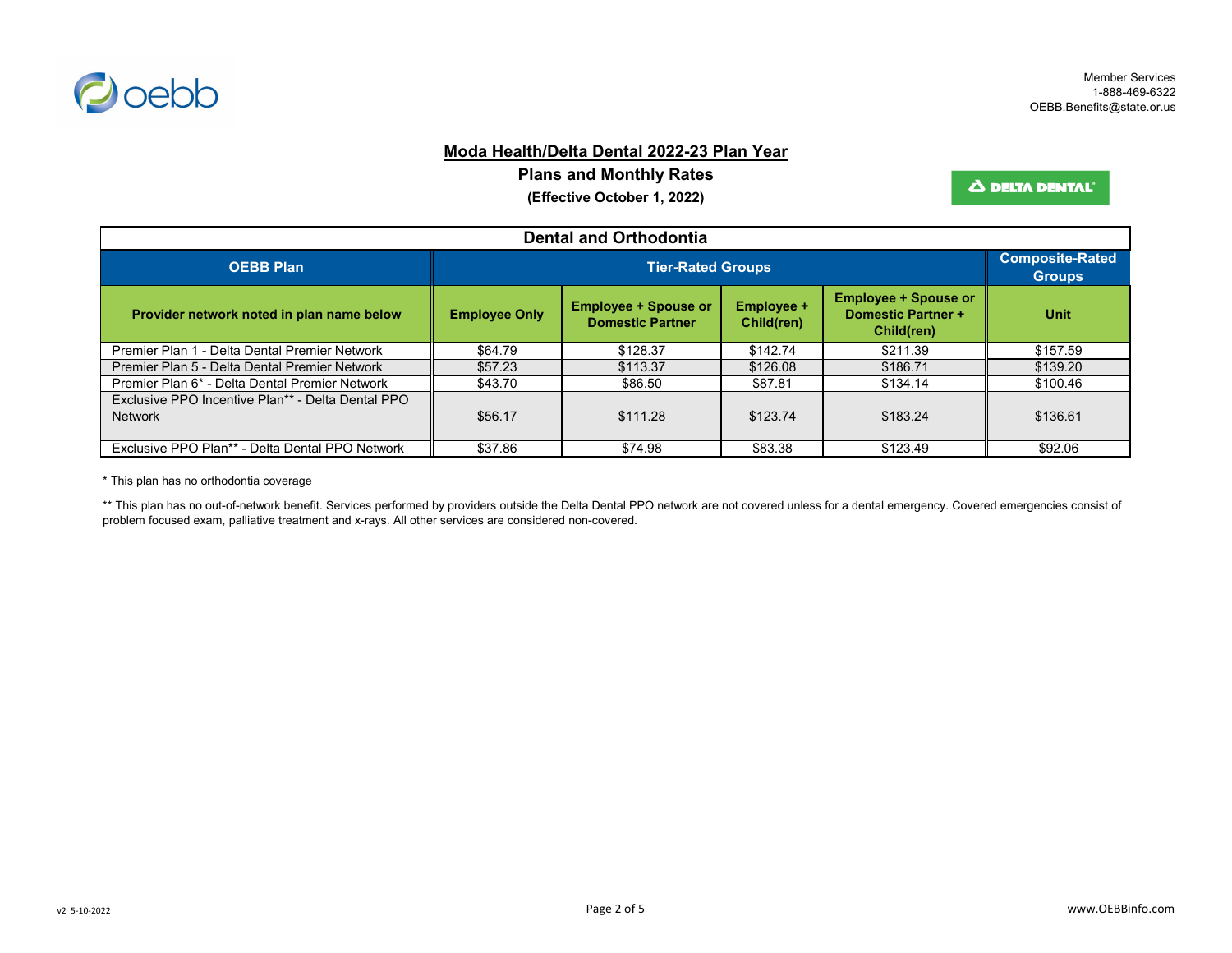

# **Kaiser Permanente 2022-23 Plan Year**

**Plans and Monthly Rates**

**(Effective October 1, 2022)**



| <b>Medical and Pharmacy</b>                                                           |                      |                                         |            |            |            |  |
|---------------------------------------------------------------------------------------|----------------------|-----------------------------------------|------------|------------|------------|--|
| <b>OEBB Plan</b>                                                                      |                      | <b>Composite-Rated</b><br><b>Groups</b> |            |            |            |  |
| Must use Kaiser Permanente facilities and<br>providers for all non-emergency services | <b>Employee Only</b> | <b>Unit</b>                             |            |            |            |  |
| Kaiser Medical Plan 1                                                                 | \$663.25             | \$1,459.17                              | \$1,260.18 | \$2,056.10 | \$1,577.61 |  |
| Kaiser Medical Plan 2A                                                                | \$549.26             | \$1,209.15                              | \$1,043.54 | \$1,703.53 | \$1,309.30 |  |
| Kaiser Medical Plan 2B                                                                | \$532.16             | \$1,171.49                              | \$1,011.04 | \$1,650.48 | \$1,267.93 |  |
| Kaiser Medical Plan 3*                                                                | \$404.50             | \$890.43                                | \$768.23   | \$1,254.20 | \$962.48   |  |

\* This plan MAY be paired with an HSA (Health Savings Account), but the HSA is not required. Pharmacy is included in this plan as any other covered medical expense. Rx's are applied to the deductible. Once the deductible is met Rx's are paid at the same level as other covered medical expenses.

| Dental and Orthodontia                                                                |                      |                                                                                                                                                                     |          |          |          |  |
|---------------------------------------------------------------------------------------|----------------------|---------------------------------------------------------------------------------------------------------------------------------------------------------------------|----------|----------|----------|--|
| <b>OEBB Plan</b>                                                                      |                      | <b>Tier-Rated Groups</b>                                                                                                                                            |          |          |          |  |
| Must use Kaiser Permanente facilities and providers<br>for all non-emergency services | <b>Employee Only</b> | <b>Employee + Spouse or</b><br><b>Employee +</b><br><b>Employee + Spouse or</b><br><b>Domestic Partner +</b><br><b>Domestic Partner</b><br>Child(ren)<br>Child(ren) |          |          |          |  |
| <b>Kaiser Dental Plan</b>                                                             | \$73.07              | \$160.77                                                                                                                                                            | \$138.84 | \$226.53 | \$174.03 |  |

| <b>Vision</b>                                                                         |                      |                                                                                                                                                                     |         |         |         |  |
|---------------------------------------------------------------------------------------|----------------------|---------------------------------------------------------------------------------------------------------------------------------------------------------------------|---------|---------|---------|--|
| <b>OEBB Plan</b>                                                                      |                      | <b>Tier-Rated Groups</b>                                                                                                                                            |         |         |         |  |
| Must use Kaiser Permanente facilities and providers<br>for all non-emergency services | <b>Employee Only</b> | <b>Employee + Spouse or</b><br><b>Employee + Spouse or</b><br><b>Employee +</b><br><b>Domestic Partner +</b><br><b>Domestic Partner</b><br>Child(ren)<br>Child(ren) |         |         |         |  |
| Kaiser Vision Plan                                                                    | \$8.28               | \$18.20                                                                                                                                                             | \$15.72 | \$25.66 | \$19.70 |  |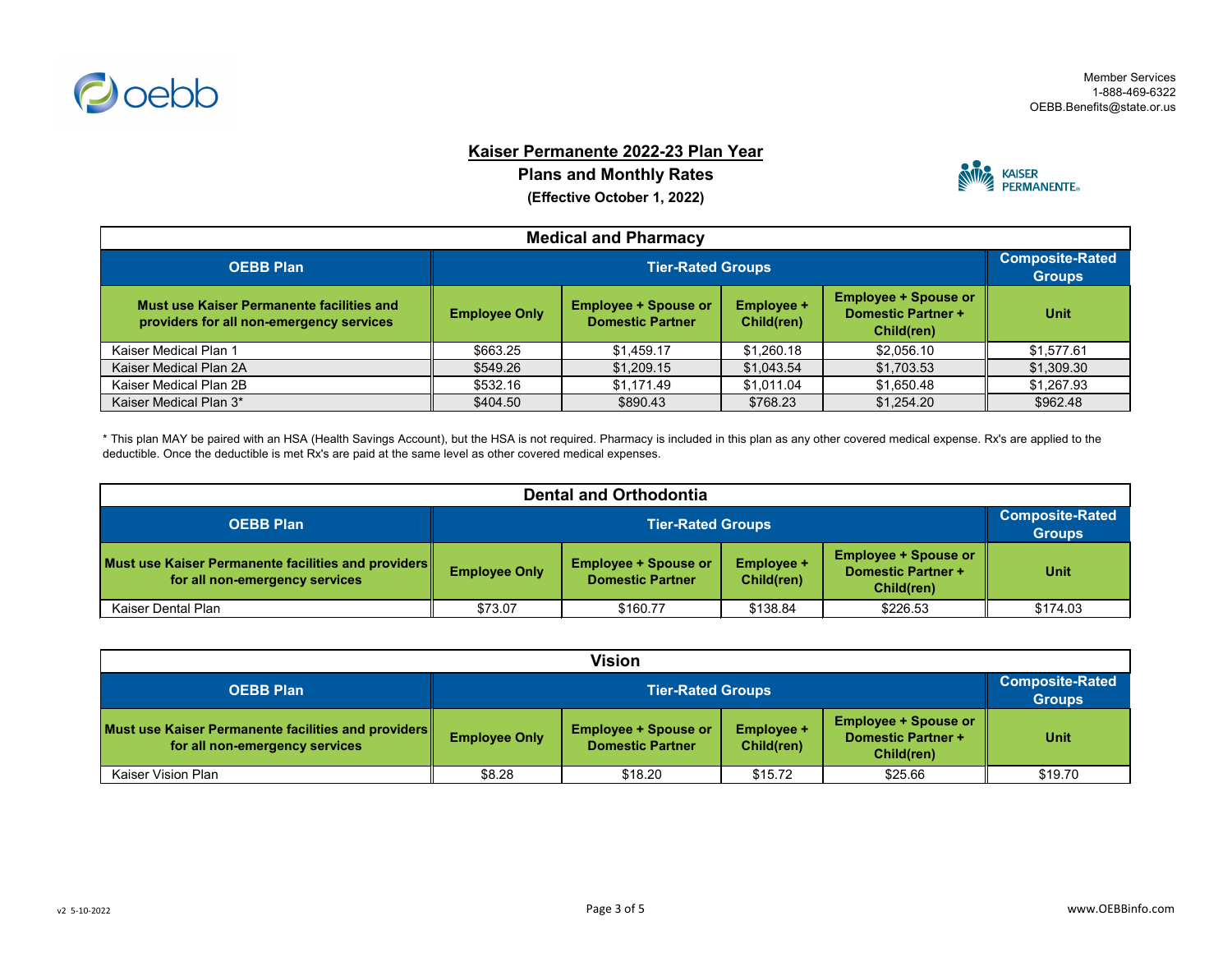

# **Willamette Dental Group 2022-23 Plan Year**

**Plans and Monthly Rates (Effective October 1, 2022)**

W Willamette Dental Group

| <b>Dental and Orthodontia</b>                                                               |                      |                                                                                                                                                                     |         |          |          |  |
|---------------------------------------------------------------------------------------------|----------------------|---------------------------------------------------------------------------------------------------------------------------------------------------------------------|---------|----------|----------|--|
| <b>OEBB Plan</b>                                                                            |                      | <b>Tier-Rated Groups</b>                                                                                                                                            |         |          |          |  |
| Must use Willamette Dental Group facilities and<br>providers for all non-emergency services | <b>Employee Only</b> | <b>Employee + Spouse or</b><br><b>Employee + Spouse or</b><br><b>Employee +</b><br><b>Domestic Partner +</b><br><b>Domestic Partner</b><br>Child(ren)<br>Child(ren) |         |          |          |  |
| <b>Willamette Dental Plan</b>                                                               | \$46.60              | \$93.20                                                                                                                                                             | \$99.27 | \$148.91 | \$119.53 |  |